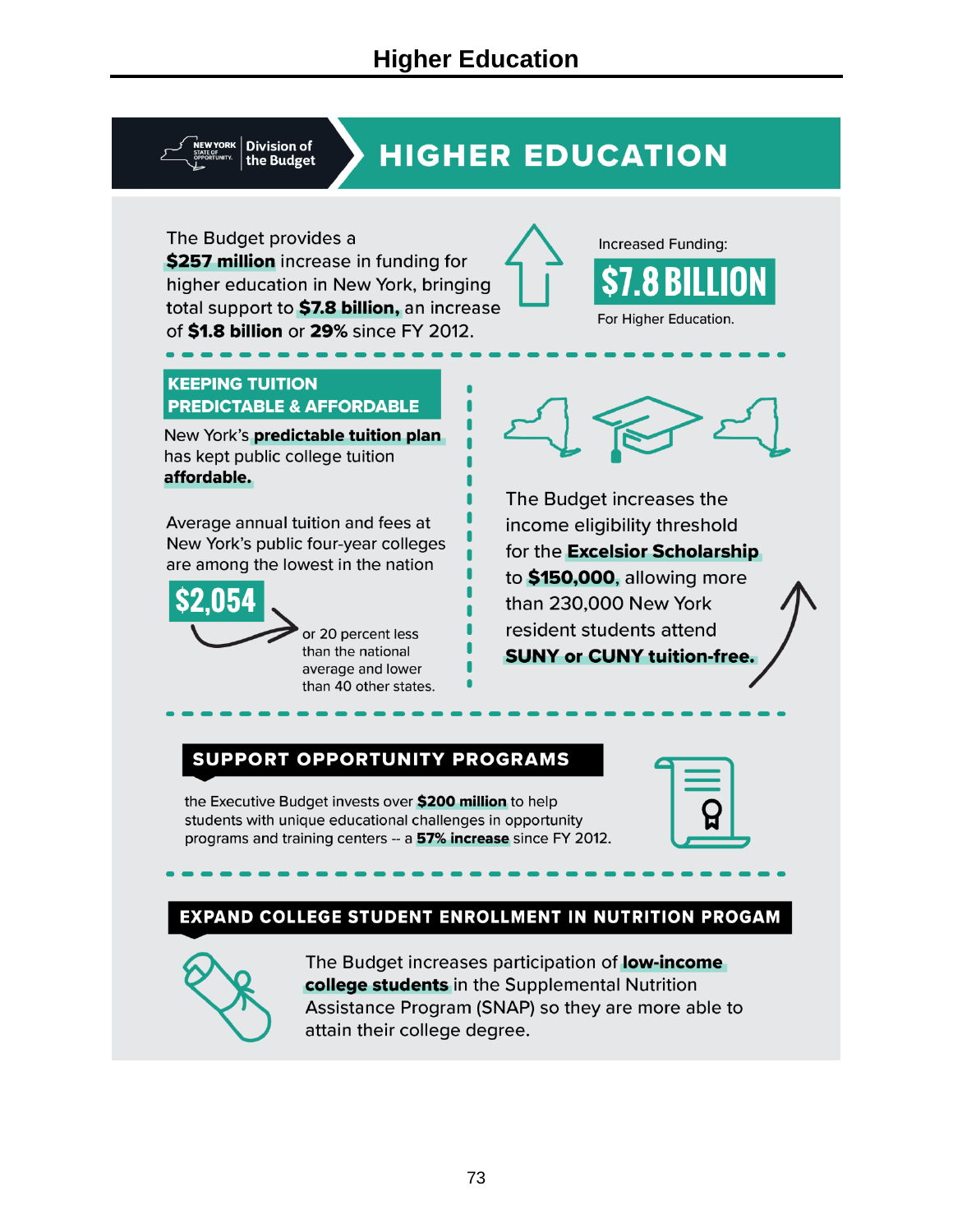The FY 2021 Executive Budget makes college more affordable and accessible by expanding free college tuition to more middle class families while expanding opportunity programs and nutrition benefits for students who need them. The Budget also protects students' interests by requiring greater transparency and accountability for for-profit colleges and stricter standards for the private student loan debt relief industry. The Budget provides record overall funding for the State's institutes of higher education and strategic investments that will help New Yorkers develop the tools and skills they need in the 21<sup>st</sup> century economy.

### **Overview**

New York State's higher education institutions educate over 1.2 million students. The State University of New York (SUNY) and the City University of New York (CUNY) administer 47 fouryear colleges and graduate schools that provide nearly 400,000 full- and part-time students with an array of undergraduate, graduate, and first professional educational opportunities. SUNY and CUNY also support 37 community colleges that serve 309,000 students. In addition, 510,000 students attend the more than 100 private colleges and universities across the State. Over the past 10 years, enrollment at New York's public and private higher education institutions has increased by 23,000 (2 percent).

The State University Construction Fund (SUCF), City University Construction Fund (CUCF), and the Dormitory Authority of the State of New York (DASNY) administer a capital program for over 3,000 academic, research, hospital, dormitory, and multi-use facilities, which make up the physical infrastructure of the university systems.

The Higher Education Services Corporation (HESC) is New York State's student financial aid agency and a national leader in helping make college affordable for New York residents. HESC oversees numerous State-funded financial aid programs, including the Excelsior Scholarship, the Tuition Assistance Program (TAP), the Aid for Part Time Study program, and 25 other scholarship and loan forgiveness programs. Together, these programs provide financial aid to approximately 380,000 students. HESC also partners with the Office of the State Comptroller in administering the College Choice Tuition Savings program.

The State Education Department administers funding for higher education, including opportunity programs that help support the success of disadvantaged students.

# **Making College More Affordable**

Under Governor Cuomo's leadership, New York is leading the nation in expanding access to a quality and affordable college education.

Funding for higher education has increased by nearly \$1.8 billion since 2012 (29 percent), from \$6.0 billion to \$7.8 billion in the FY 2021 Executive Budget. This investment includes nearly \$1.3 billion for strategic programs to make college more affordable and encourage the best and brightest students to build their future in New York.

The average tuition at the State's four-year public institutions is currently lower than 40 other states, and New York State has been aggressively reducing financial barriers to college. In 2011, the State enacted Governor Cuomo's plan to end decades of unpredictable and sudden tuition hikes with a rational tuition system that limits SUNY and CUNY tuition increases. In 2015, Governor Cuomo created the Get On Your Feet Student Loan Forgiveness Program to provide up to two years of student loan payments for recent college graduates.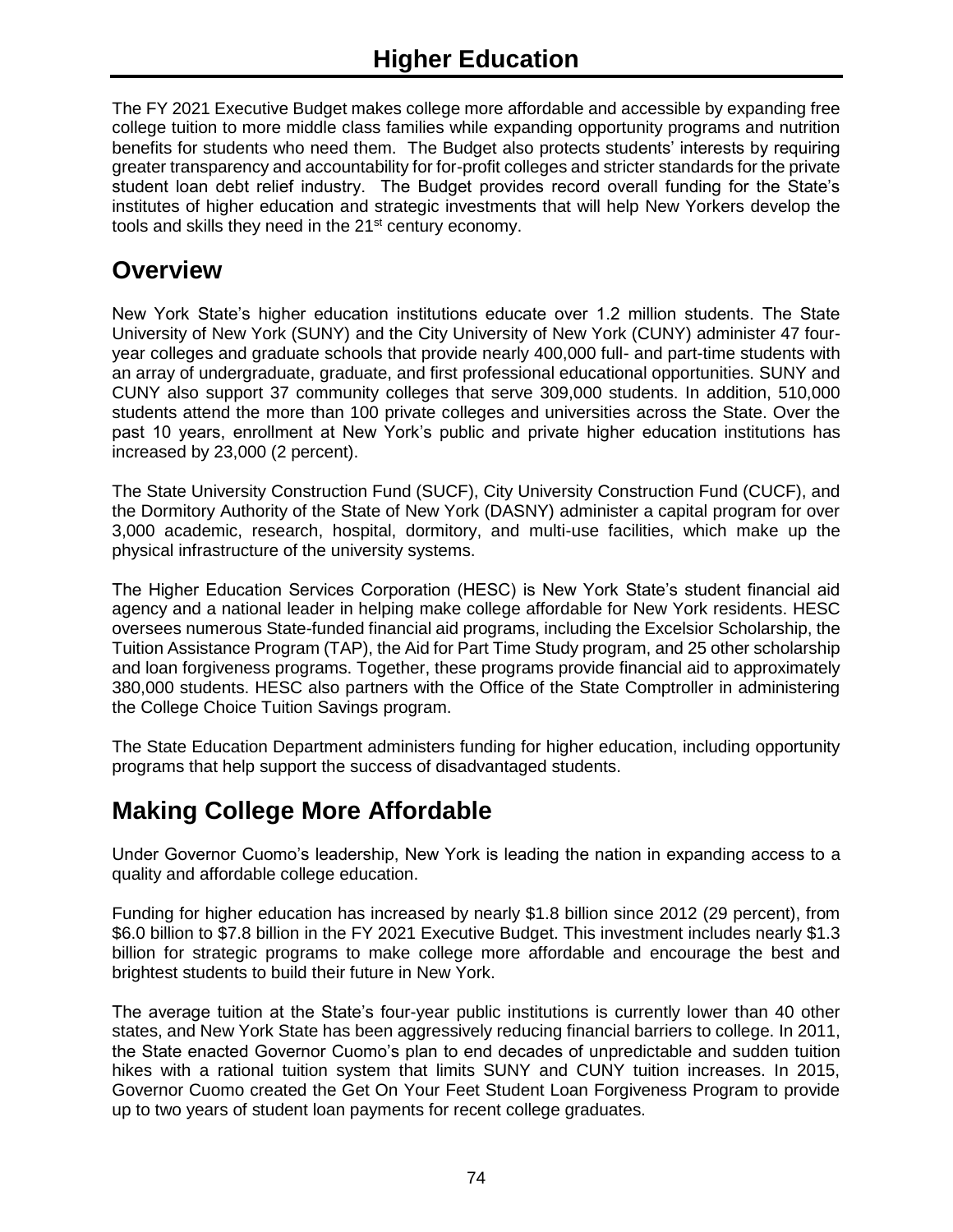In 2017, building on the State's already generous tuition assistance, New York launched the groundbreaking Excelsior Scholarship to provide tuition-free college for middle class families. The first-of-its-kind program covers tuition at New York's public colleges and universities for families making up to \$125,000 a year, ensuring 230,000 students will go to SUNY or CUNY tuition-free, including student receiving Excelsior Scholarship, TAP, Pell and other financial aid.

In 2019, the Senator Jose R. Peralta DREAM Act was enacted opening the doors of higher education to thousands of undocumented students providing access to the Excelsior Scholarship, TAP, and other state-administered scholarships.

SUNY and CUNY campuses have received significant support for their capital assets. Since FY 2012, the State has provided over \$12 billion in capital appropriations to maintain and improve campus facilities.

These investments serve as a key driver of the New York State economic engine. SUNY's annual economic impact in New York State is \$28.6 billion, a 27 percent growth in overall state economic impact since 2008. CUNY is recognized as a national leader in social mobility, helping generations of low-income, underserved and immigrant students succeed.

## **Table 10: Higher Education General Fund Spending**

|                                            | Academic<br>FY 2020<br>(millions) | Academic<br>FY 2021<br>(millions) | Change                       |                |
|--------------------------------------------|-----------------------------------|-----------------------------------|------------------------------|----------------|
| Category                                   |                                   |                                   | <b>Dollars</b><br>(millions) | <b>Percent</b> |
| <b>SUNY State-Operated Campuses</b><br>(a) | 3,025                             | 3,122                             | 97                           | 3.2            |
| <b>CUNY Senior Colleges (a)</b>            | 1,371                             | 1,394                             | 23                           | 1.7            |
| SUNY and CUNY Debt Service                 | 1,186                             | 1,320                             | 134                          | 11.3           |
| <b>HESC Financial Aid Programs</b>         | 1,063                             | 1,097                             | 34                           | 3.2            |
| Community Colleges (b)                     | 733                               | 702                               | (31)                         | (4.2)          |
| <b>SED Programs</b>                        | 127                               | 127                               |                              | 0.0            |
| <b>General Fund Total</b>                  | 7,505                             | 7.762                             | 257                          | 3.4            |

Includes funding for campus operations and employee fringe benefits. Decrease is largely attributable to changes in enrollment.

# **Proposed FY 2020 Budget Actions**

Building on the successes of programs that provide students with a path to an affordable quality college education, the Executive Budget proposes several strategic investments to ensure all of New York's aspiring students can go to college and achieve their dreams.

• **Expand Free College Tuition to More Middle Class Families.** In 2017, Governor Cuomo created the historic Excelsior Scholarship, a first-in-the-nation program that provides free tuition at New York's public colleges and universities for middle class families. To expand this transformational opportunity to more middle class families, Governor Cuomo is proposing to raise the Excelsior eligibility threshold from \$125,000 to \$150,000 of adjusted gross income for New York's families. In AY 2021, the Excelsior Scholarship income eligibility threshold will increase to \$135,000 and fully phase in to \$150,000 in AY 2022. By increasing this threshold, more than 230,000 New York residents will attend SUNY or CUNY tuition free. The Budget includes \$146 million to support this landmark program.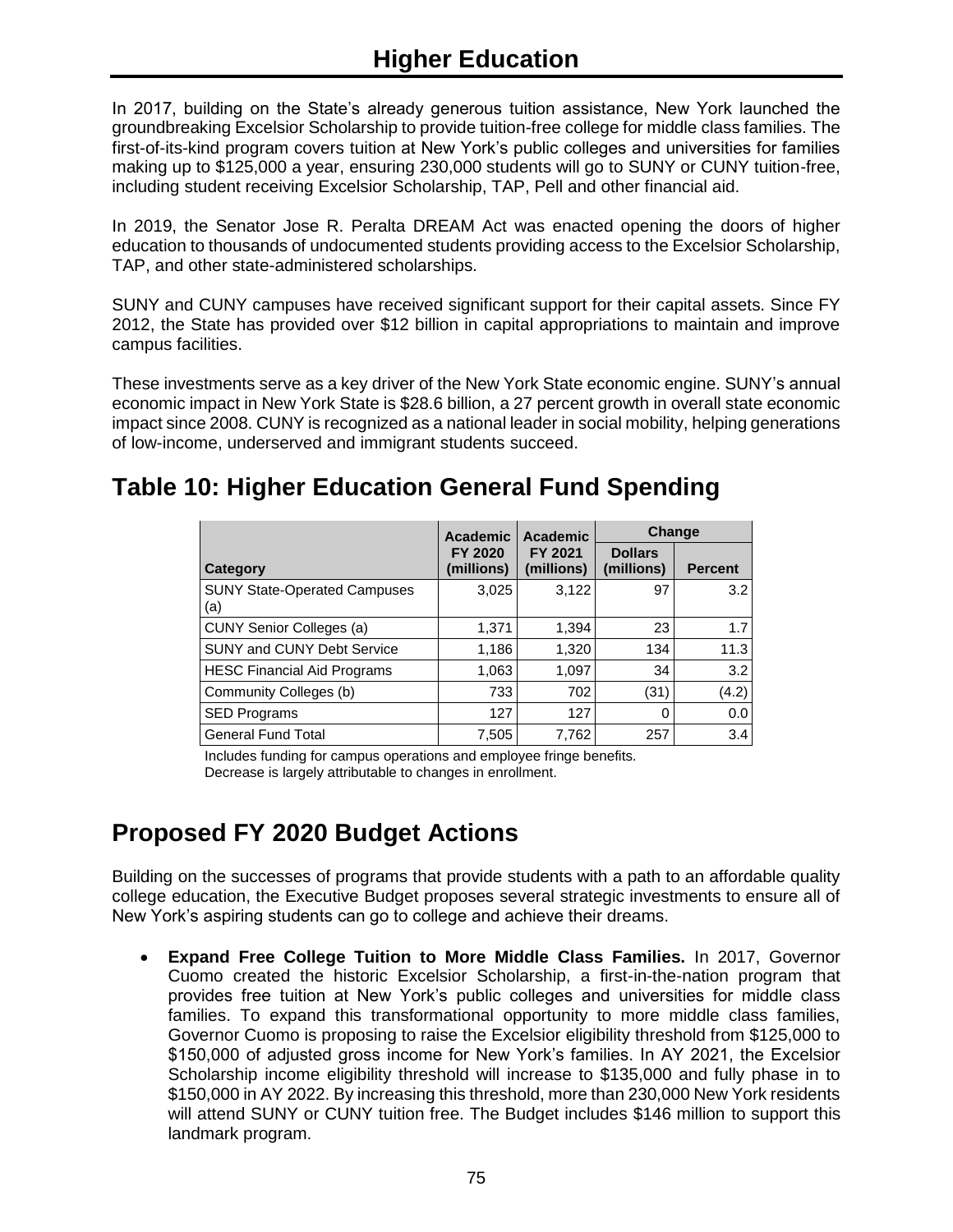- **Support Opportunity Programs.** More than just developing programs to assist with tuition, the Governor supported and created additional programs to address the cost of attendance and help students with unique educational challenges. This includes a significant increase in opportunity programs, \$24 million in Open Educational Resources to reduce or eliminate some of the costs of textbooks and expanding food pantries at SUNY and CUNY. The FY 2021 Executive Budget will make \$213 million available for higher education opportunity programs and training centers, a 57 percent increase since FY 2012.
- **Require Transparency and Accountability for For-Profit Colleges.** The Governor is proposing a for-profit college accountability initiative that is focused on transparency and outcomes to ensure that our students are well served in these schools. Numerous studies have found that for-profit colleges correlate to negative outcomes for students, especially low-income, minority and female students. For the \$45 million in taxpayer funds going to these institutions, we need a higher level of accountability and transparency. The Governor's proposal will require for-profit schools to demonstrate positive outcomes for their students and include basic disclosure of funding and financing, including compensation packages of senior leadership and ownership, including any relevant bonuses and incentives. In addition, to further protect New York's veterans from unscrupulous schools that target them for their education benefits, the Governor will work with the Department of Veteran Services to bring more transparency to for-profit schools, identify opportunities to clarify state and federal commitments to education and ensure New York State's veterans will be protected in the for-profit education space.
- **Expand College Student Enrollment in Supplemental Nutrition Assistance Program (SNAP) Benefits.** The Governor has acted to reduce food insecurity among college students, so they are better able to focus on their studies and successfully graduate. To continue these efforts, the Office of Temporary and Disability Assistance will establish policy to make more community college students eligible for essential SNAP benefits by establishing a state policy that community college students engaged at least half-time in career and technical education courses of study are exempt from the requirement to work 20 hours weekly to qualify for SNAP. This policy change will increase the participation of low-income college students in SNAP, providing them with essential nutritional benefits so they are more likely to obtain their college certification or degree.
- **Stop Abusive and Deceptive Practices from Student Loan Debt Relief Companies.** Governor Cuomo has championed financial assistance and debt relief for New York students, establishing the Get on Your Feet Loan Forgiveness Program—the nation's only state-sponsored need-based loan forgiveness program and enacting regulations prescribing standards of conduct for student loan servicing companies. However, additional protections are needed to protect New Yorkers from student debt relief companies that have had a poor record of serving their customers. These companies typically charge student loan borrowers substantial upfront fees and promise to assist them with consolidating multiple student loans into a single loan or alternative repayment arrangements. Borrowers, however, can often achieve the same results through free government programs. The Governor will propose legislation setting standards for the student loan debt relief industry in New York.
- **Extend a Predictable Funding Plan for SUNY and CUNY**. The Budget extends a predictable funding plan for CUNY and SUNY that will both protect students from tuition spikes that have occurred in the past and provide our public colleges with additional resources to invest in college affordability and student success. This plan limits increases in the resident tuition rate at SUNY and CUNY to no more than \$200 a year through AY 2025. The revenue generated from any tuition increase will be reinvested to support